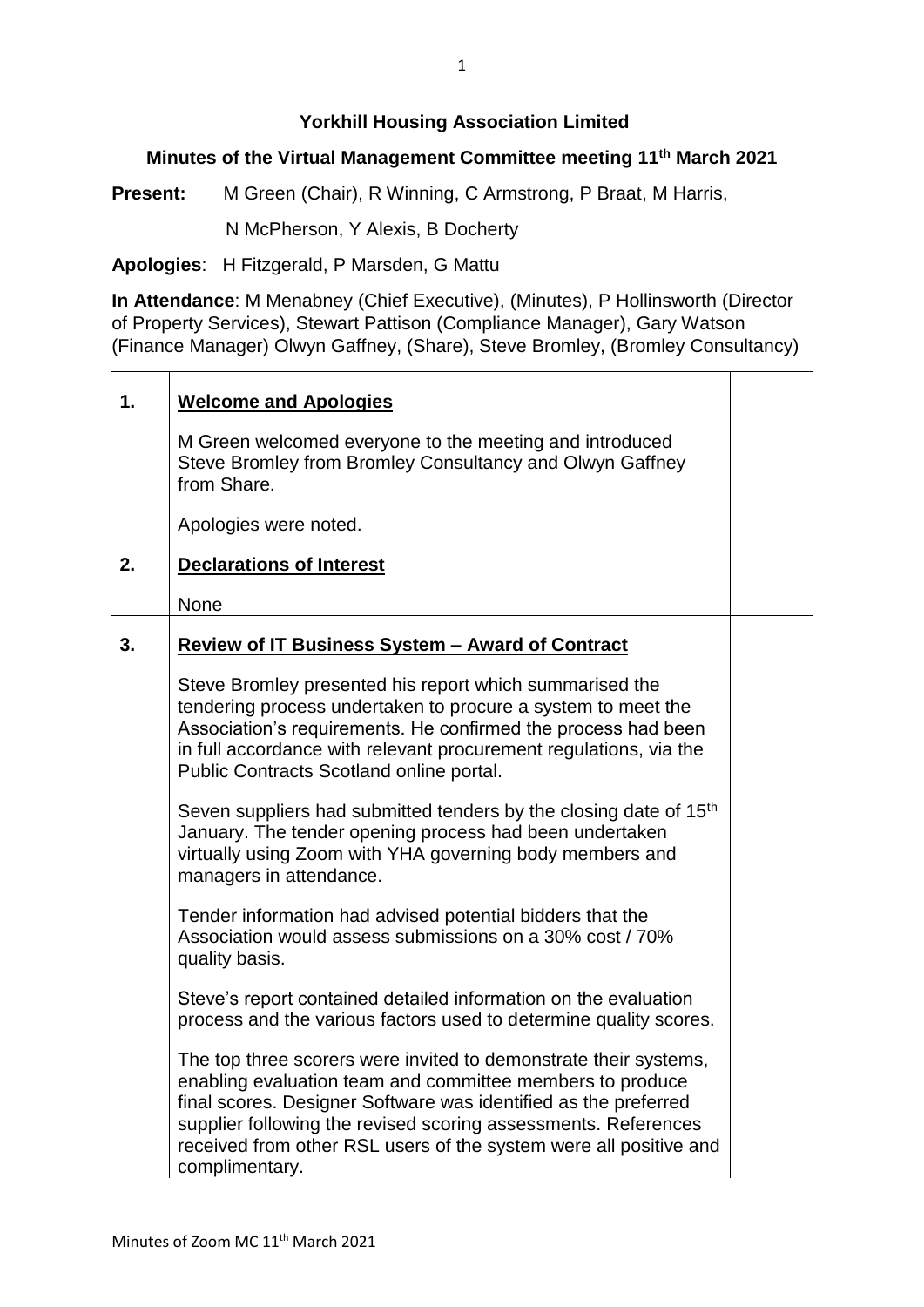|    | Committee approved Steve Bromley's recommendations as                                                                                                                                                                                                                   |           |
|----|-------------------------------------------------------------------------------------------------------------------------------------------------------------------------------------------------------------------------------------------------------------------------|-----------|
|    | follows:                                                                                                                                                                                                                                                                |           |
|    | the appointment of Designer Software to install a new<br>integrated Housing Management and Finance system                                                                                                                                                               |           |
|    | an initial contract term of seven years with an option to<br>$\blacksquare$<br>extend for a further three years                                                                                                                                                         |           |
|    | Costs were noted:                                                                                                                                                                                                                                                       |           |
|    | - £193,360 excluding VAT for years 1-7<br>£87,883 for years 8-10 if the option to extend is taken                                                                                                                                                                       |           |
|    | Members also noted the costs were lower than original estimates.                                                                                                                                                                                                        |           |
|    | It was agreed that Steve would prepare a report on proposals for<br>the implementation programme to be presented at the next<br>meeting of the Management Committee.                                                                                                    |           |
|    | This will take account of the need to ensure all staff undertake to<br>perform as much data cleansing as possible prior to the migration<br>stage.                                                                                                                      |           |
|    | All managers will be involved in ensuring the new systems are<br>thoroughly tested before the anticipated live date of 1 <sup>st</sup> April 2022.                                                                                                                      |           |
|    | Once approved, the implementation programme will be monitored<br>at least quarterly by the Governance and Finance Sub-committee.                                                                                                                                        | <b>GW</b> |
|    | Steve Bromley was thanked for his attendance and left the<br>meeting at 6.40pm.                                                                                                                                                                                         |           |
| 4. | <b>Management Committee Appraisal 2020-21</b>                                                                                                                                                                                                                           |           |
|    | Olwyn Gaffney gave a brief presentation reminding members of<br>the purpose and objectives of the committee appraisal process.                                                                                                                                          |           |
|    | She confirmed that this is the final year in the current three year<br>programme and advised that only the newer members (Yvonne<br>Alexis and Michael Harris) would have 1-2-1 interviews this time.                                                                   |           |
|    | All other members will complete an online survey via Survey<br>Monkey. Once these have been completed and returned to<br>Olwyn, she will prepare a report to demonstrate YHA's<br>compliance with Regulatory Standard 6.2 in relation to the<br>operating year 2020-21. |           |
|    | This report will include learning and development objectives for<br>the Management Committee for the coming year.                                                                                                                                                       |           |
|    |                                                                                                                                                                                                                                                                         |           |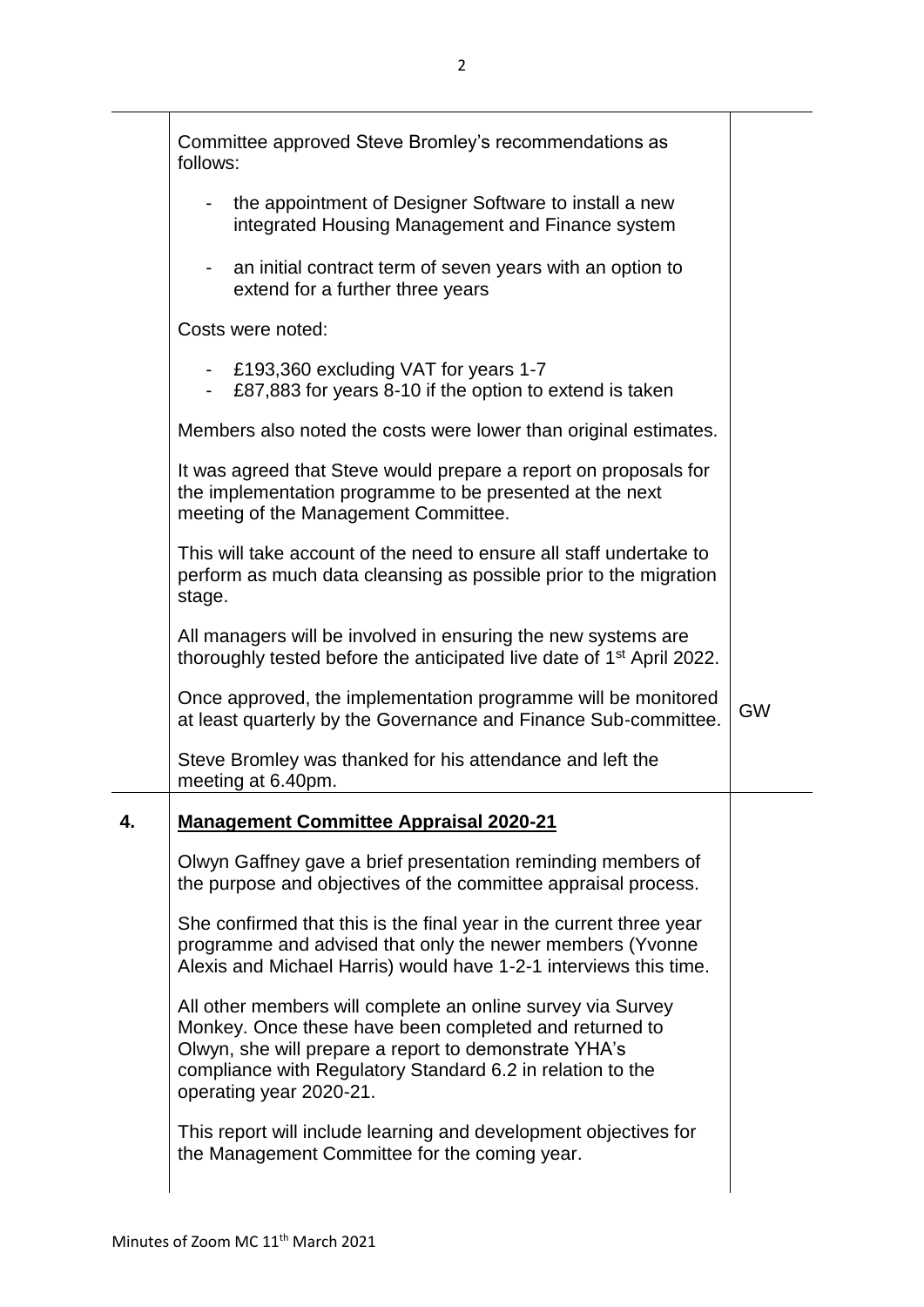|     | It was noted that all objectives set at last year's appraisal had<br>been met with the exception of Committee Succession Planning.                                                                                                                                                             |            |
|-----|------------------------------------------------------------------------------------------------------------------------------------------------------------------------------------------------------------------------------------------------------------------------------------------------|------------|
|     | The Chief Executive confirmed that she and the other senior<br>managers would support the Chair to meet this objective during<br>the current year.                                                                                                                                             | <b>SMT</b> |
|     | Timescales were discussed and it was agreed that Olwyn will aim<br>to have the final report presented to the Management Committee<br>meeting in May. PH will ensure surveys are issued during week<br>commencing 15 <sup>th</sup> March, allowing members two weeks to<br>complete and return. | <b>PH</b>  |
|     | Olwyn thanked members for their co-operation and remained in<br>the meeting to observe the committee in action.                                                                                                                                                                                |            |
| 5.  | Minutes from MC meeting 11 <sup>th</sup> February                                                                                                                                                                                                                                              |            |
| 5.1 | <b>Amendments</b>                                                                                                                                                                                                                                                                              |            |
|     | None                                                                                                                                                                                                                                                                                           |            |
| 5.2 | Approval                                                                                                                                                                                                                                                                                       |            |
|     | The minutes were unanimously accepted and approved for<br>signing off by M Green.                                                                                                                                                                                                              |            |
| 5.3 | <b>Matters Arising</b>                                                                                                                                                                                                                                                                         |            |
|     | None                                                                                                                                                                                                                                                                                           |            |
| 6.  | Final Budget 2021-22                                                                                                                                                                                                                                                                           |            |
|     | Presented by G Watson, Finance Manager.                                                                                                                                                                                                                                                        | <b>GW</b>  |
|     | Committee considered and approved the final budget report<br>noting the changes in provision from the draft budget which had<br>been discussed and approved in December. These were:                                                                                                           |            |
|     | An increase of £6,376 in <i>Employee</i> Costs to provide for<br>staff overtime in relation to the business system<br>implementation plan                                                                                                                                                      |            |
|     | Depreciation Charges increased by £6,000 as per revised<br>schedule                                                                                                                                                                                                                            |            |
|     | <i>Insurance Costs</i> increased by £4,000 in anticipation of<br>increased premium charges                                                                                                                                                                                                     |            |
|     |                                                                                                                                                                                                                                                                                                |            |
|     |                                                                                                                                                                                                                                                                                                |            |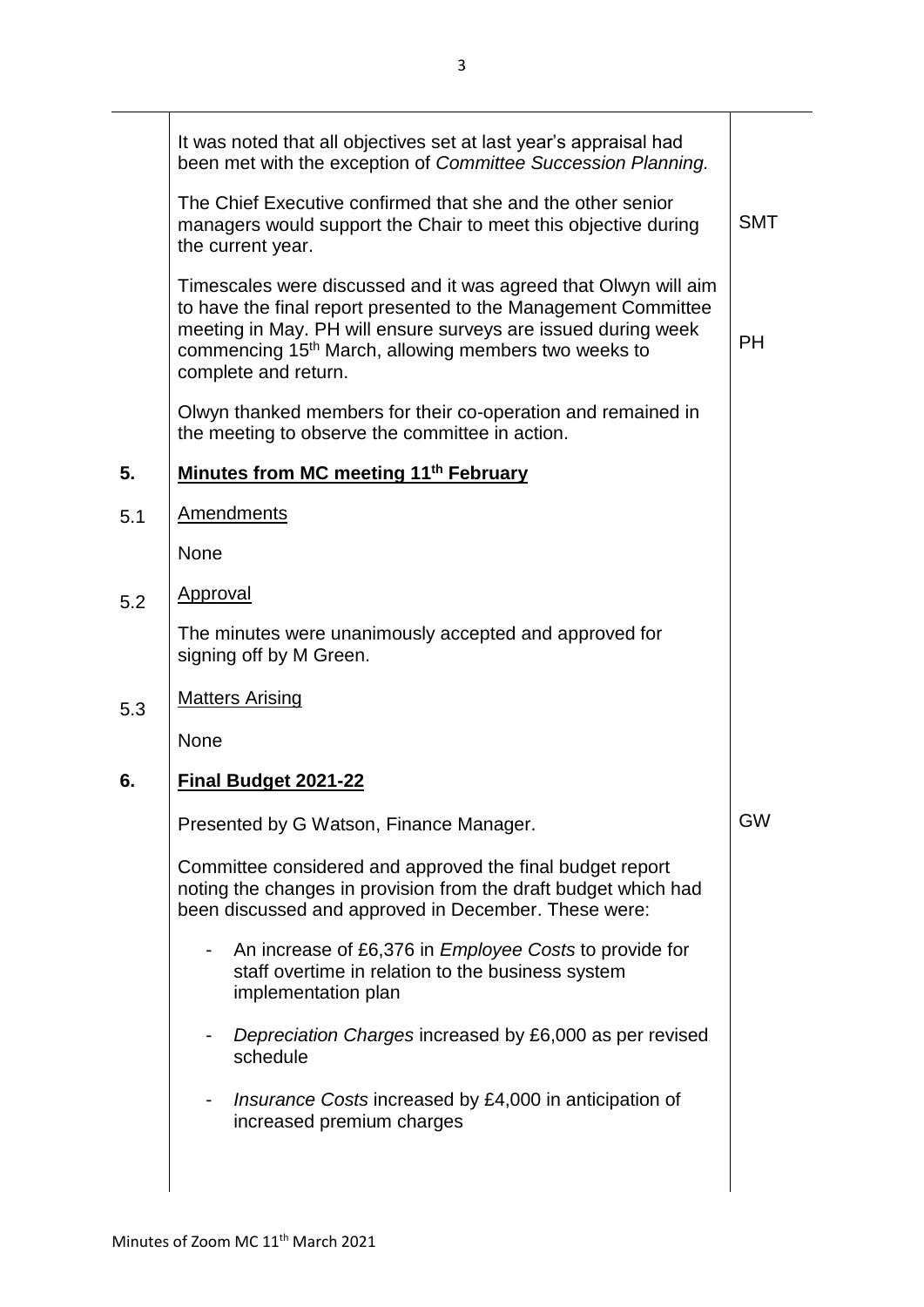|     | An increase of £20,787 to accommodate revised<br>$\overline{\phantom{a}}$<br>programme of Cyclical Costs due to pandemic                                                                                                                                                                                                 |           |
|-----|--------------------------------------------------------------------------------------------------------------------------------------------------------------------------------------------------------------------------------------------------------------------------------------------------------------------------|-----------|
|     | Revision to rent schedules have resulted in an increase of<br>£3,437 in Rental Receivables                                                                                                                                                                                                                               |           |
|     | - Final cost calculations for Service Income/Charges have<br>increased provision by £4,870                                                                                                                                                                                                                               |           |
|     | Management Fees have been increased by £1,542 in<br>$\blacksquare$<br>anticipation of approval of PH's recommendation                                                                                                                                                                                                    |           |
|     | An adjustment to the Void Loss Services forecast has<br>resulted in a decrease of £1,762                                                                                                                                                                                                                                 |           |
|     | Members noted that the anticipated operating deficit of £20,561<br>was comfortably covered by the estimated cash balance of<br>£1.47m at the 2021-22 year end.                                                                                                                                                           | <b>GW</b> |
| 7.  | <b>Policy Reviews</b>                                                                                                                                                                                                                                                                                                    |           |
|     | The first three policies were presented by the Chief Executive and<br>approved by Committee.                                                                                                                                                                                                                             |           |
| 7.1 | <b>Settlement Agreements (Severance)</b>                                                                                                                                                                                                                                                                                 |           |
|     | MM reminded Committee this was a new policy, required by the<br><b>Scottish Housing Regulator (RS)</b><br>She advised the policy was based on a template provided by the<br>Association's solicitors and set out the legal requirements and<br>context of circumstances not covered by existing terms and<br>conditions. | МM        |
| 7.2 | <b>Expenses</b>                                                                                                                                                                                                                                                                                                          |           |
|     | Committee noted that there was no proposed change to the<br>substance or content of the existing policy. The only change was<br>in the payment rates across all categories as detailed in the policy<br>appendix. The rates have been uplifted to 2021 levels, with<br>previous levels shown in brackets.                | MM        |
| 7.3 | <b>New Model Complaints Handling Procedure</b>                                                                                                                                                                                                                                                                           |           |
|     | Members noted that the content of the model document was<br>exactly as prescribed by SPSO and in accordance with SHR<br>expectations.                                                                                                                                                                                    | МM        |
|     | It was agreed the document would be published in YHA's house<br>style and available to customers from 1 <sup>st</sup> April.                                                                                                                                                                                             |           |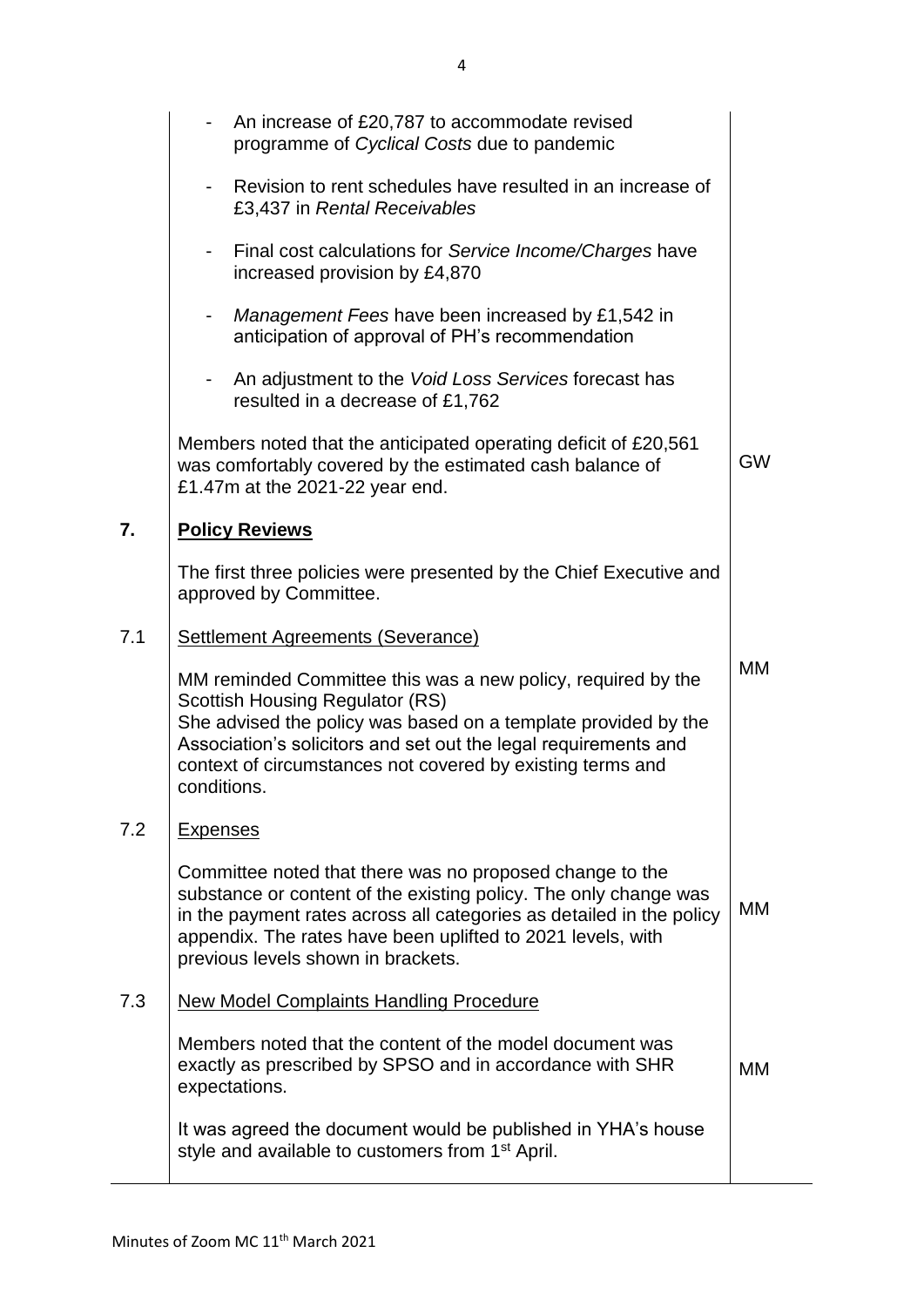|     | MM confirmed that internal training was ongoing to ensure all staff<br>were aware of the revised processes and new CHP requirements.                                                                                                                                                                                                                                                     |           |
|-----|------------------------------------------------------------------------------------------------------------------------------------------------------------------------------------------------------------------------------------------------------------------------------------------------------------------------------------------------------------------------------------------|-----------|
|     | Members noted that the remaining policies had been fully<br>reviewed and discussed by the Property Services Sub-committee<br>and were presented to the full committee for ratification.                                                                                                                                                                                                  |           |
| 7.4 | <b>Standard Repairs and Maintenance</b>                                                                                                                                                                                                                                                                                                                                                  | PH/RC     |
| 7.5 | <b>Planned Maintenance</b>                                                                                                                                                                                                                                                                                                                                                               | <b>RC</b> |
| 7.6 | <b>Factoring</b>                                                                                                                                                                                                                                                                                                                                                                         | <b>PH</b> |
|     | There were no questions, and the three polices were ratified as<br>presented.                                                                                                                                                                                                                                                                                                            |           |
| 8.  | <b>Factoring Reports</b>                                                                                                                                                                                                                                                                                                                                                                 |           |
| 8.1 | <b>Management Fee and Factoring Charges for 2021-22</b>                                                                                                                                                                                                                                                                                                                                  |           |
|     | PH's report was discussed and considered by Committee and the<br>following recommendations approved:                                                                                                                                                                                                                                                                                     |           |
|     | All Management Fees to increase by £5<br>No change to existing floats<br>Sales admin fees to increase to £125. Where less than 10<br>days' notice is provided the fee will be £150.<br>Lymburn Street fire alarm testing charge will go up to £60<br>5% administration fee to be introduced in respect of<br>buildings insurance policy (this cost will be published in<br>SoS Appendix) | <b>PH</b> |
| 8.2 | <b>Commercial Rent</b>                                                                                                                                                                                                                                                                                                                                                                   |           |
|     | Members agreed to an increase of 0.9% and noted the lease is<br>due for review in 2022.                                                                                                                                                                                                                                                                                                  | <b>PH</b> |
| 8.3 | <b>Bulk Uplift Service</b>                                                                                                                                                                                                                                                                                                                                                               |           |
|     | Discussion on PH's report included option to consult with owners<br>on the possibility of YHA providing a bulk uplift service.                                                                                                                                                                                                                                                           | <b>PH</b> |
|     | Members agreed and noted the requirement to have owners<br>agree to share costs.                                                                                                                                                                                                                                                                                                         |           |
|     | Owners to be consulted during week commencing 15 <sup>th</sup> March,<br>and responses evaluated early April.                                                                                                                                                                                                                                                                            |           |
|     |                                                                                                                                                                                                                                                                                                                                                                                          |           |
|     |                                                                                                                                                                                                                                                                                                                                                                                          |           |
|     |                                                                                                                                                                                                                                                                                                                                                                                          |           |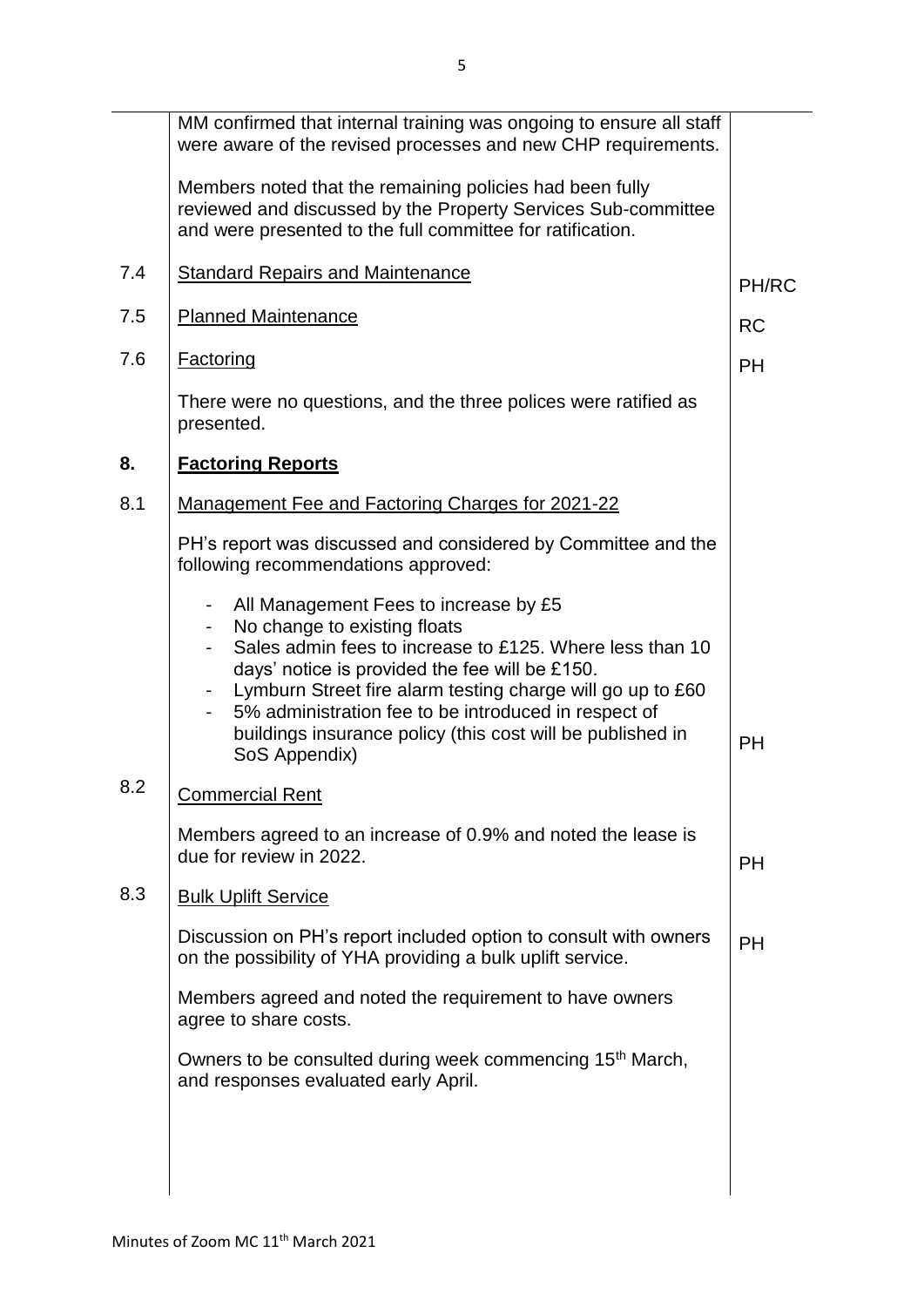| 8.4  | <b>Factoring Account Write-offs</b>                                                                                                                                                                                                                                                                                                                                                             |           |
|------|-------------------------------------------------------------------------------------------------------------------------------------------------------------------------------------------------------------------------------------------------------------------------------------------------------------------------------------------------------------------------------------------------|-----------|
|      | Write-offs to a net value of £578.05 were noted and approved.                                                                                                                                                                                                                                                                                                                                   |           |
|      | There were 16 accounts in total, with two balances in excess of<br>£500. The remaining accounts were mostly credits with a total<br>value of £1,188.21.                                                                                                                                                                                                                                         | <b>GW</b> |
| 9.   | <b>Membership Applications/Cancellations</b>                                                                                                                                                                                                                                                                                                                                                    |           |
| 9.1  | <b>Applications</b>                                                                                                                                                                                                                                                                                                                                                                             |           |
|      | No new applications                                                                                                                                                                                                                                                                                                                                                                             |           |
| 9.2  | Cancellations                                                                                                                                                                                                                                                                                                                                                                                   |           |
|      | Ian McNicol, 24 Yorkhill Street 2/2 No 211<br>moved away                                                                                                                                                                                                                                                                                                                                        |           |
| 10.  | <b>Rent Account Write-offs</b>                                                                                                                                                                                                                                                                                                                                                                  |           |
| 10.1 | Members noted that write-offs under £500 to a net value of<br>£2,537 had been approved by the Chief Executive.                                                                                                                                                                                                                                                                                  | <b>GW</b> |
| 10.2 | Write-offs over £500 with a net total of £8,148.83 were approved<br>by Committee                                                                                                                                                                                                                                                                                                                | <b>GW</b> |
| 11.  | <b>Report from GWSF</b>                                                                                                                                                                                                                                                                                                                                                                         |           |
|      | No report                                                                                                                                                                                                                                                                                                                                                                                       |           |
| 12.  | <b>Report from SFHA</b>                                                                                                                                                                                                                                                                                                                                                                         |           |
|      | None                                                                                                                                                                                                                                                                                                                                                                                            | МM        |
| 13   | <b>Report from EVH</b>                                                                                                                                                                                                                                                                                                                                                                          |           |
|      | Members noted the two year salary deal proposal had been<br>supported by both EVH members and Unite, and would be<br>effective from 1 <sup>st</sup> April 2021.                                                                                                                                                                                                                                 | GW/CK     |
| 14   | <b>AOCB</b>                                                                                                                                                                                                                                                                                                                                                                                     |           |
|      | 14.1<br><b>SHR Return Dates for 2021</b>                                                                                                                                                                                                                                                                                                                                                        |           |
|      | Members confirmed receiving the letter from SHR dated 5 <sup>th</sup> March<br>she had distributed advising that all 2021 returns were to be<br>submitted by standard dates. The May and June meeting dates<br>will be arranged accordingly, and members also agreed to have<br>the April meeting on the $15th$ instead of the $8th$ . MM will issue a<br>revised schedule at the next meeting. | МM        |
|      |                                                                                                                                                                                                                                                                                                                                                                                                 |           |